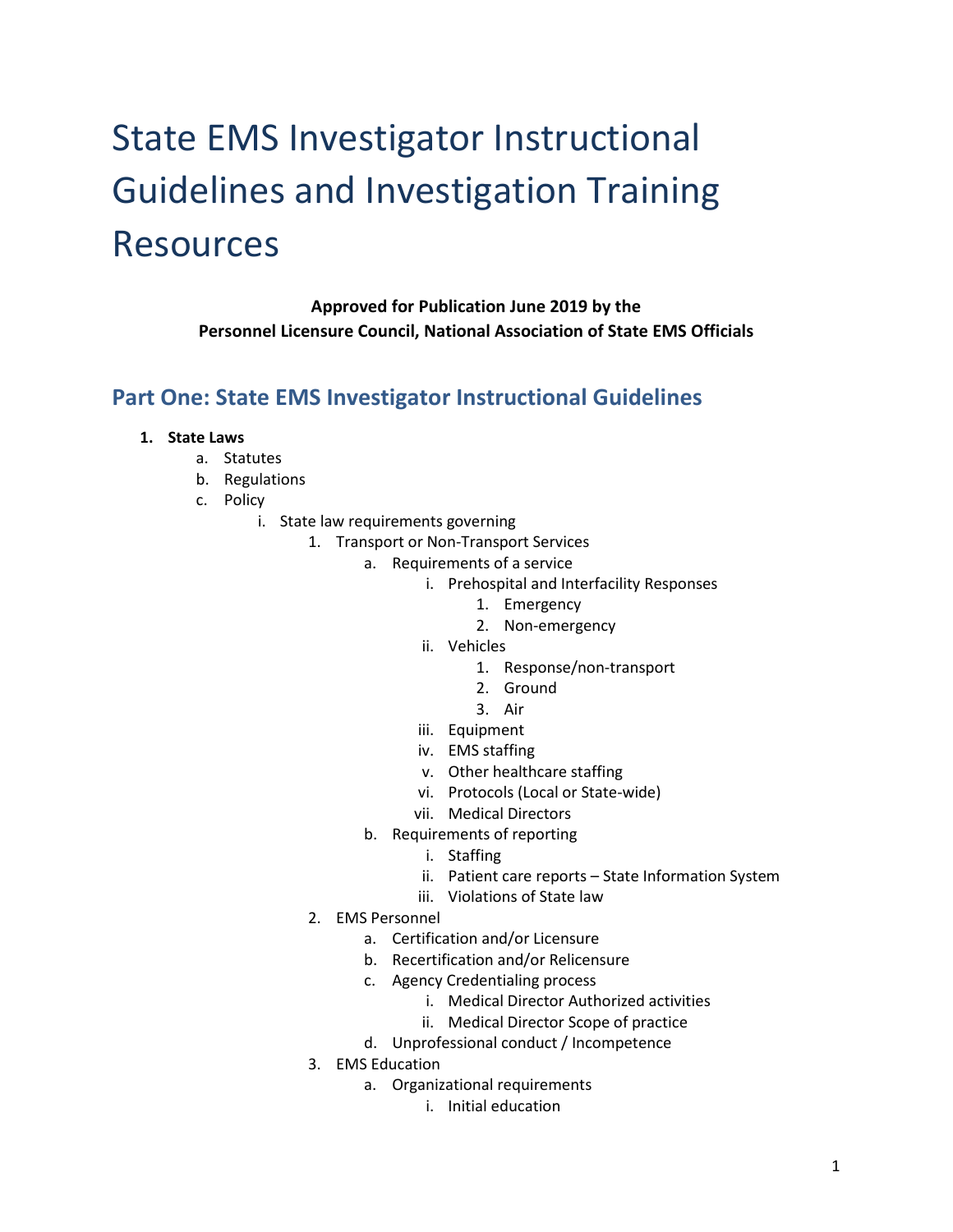- ii. Continuing education
- iii. Document retention
- b. Instructor requirements
	- i. Certification
	- ii. Recertification
	- iii. Document retention
	- iv. Unprofessional conduct / Incompetence

## **2. Complaint Investigation**

- a. Intake and Triage
	- i. Received via phone, email, mail, anonymous vs. identified
	- ii. Triage to determine if allegations fall within jurisdiction
		- 1. Documentation of allegations
		- 2. Documentation of plan of investigation
		- 3. Documentation timeline of events and investigation
- b. Investigation notification in a State EMS office (announced or unannounced) Correspondence procedures
- c. Determination of
	- i. Incident
	- ii. Investigation
		- 1. Differentiating between the two
		- 2. Procedural differences
		- 3. Investigation case triage
- d. Background checks
	- i. External resources
	- ii. Internal agency sections, (e.g. Service, Personnel or Education)
- e. Evidence collection, documentation, and storage procedures.
	- i. Ethics and Confidentiality
	- ii. Public records law
	- iii. Media inquiries
	- iv. Criminal cases
		- 1. Working with outside agencies
- f. Interview procedures and documentation (statements)
	- i. Face to face, Phone, Submission of questions by document
		- 1. Understanding the different dynamics of each interview type
	- ii. Scheduling interviews
		- 1. Witness for the interview
		- 2. Recording the interview
			- a. Single vs. Two party consent
			- b. Electronic recording, notes, statements (signed)
- g. Record Review
	- i. Agency or individual documentation (collection date and time stamp)
	- ii. Supporting entities documentation (dispatch, law enforcement, witnesses) (date and time stamp)
	- iii. Observation (photo collection with date and time stamp)
- h. Documentation storage, organization and files.
- i. Correspondence
- j. Building the case file
	- i. Required elements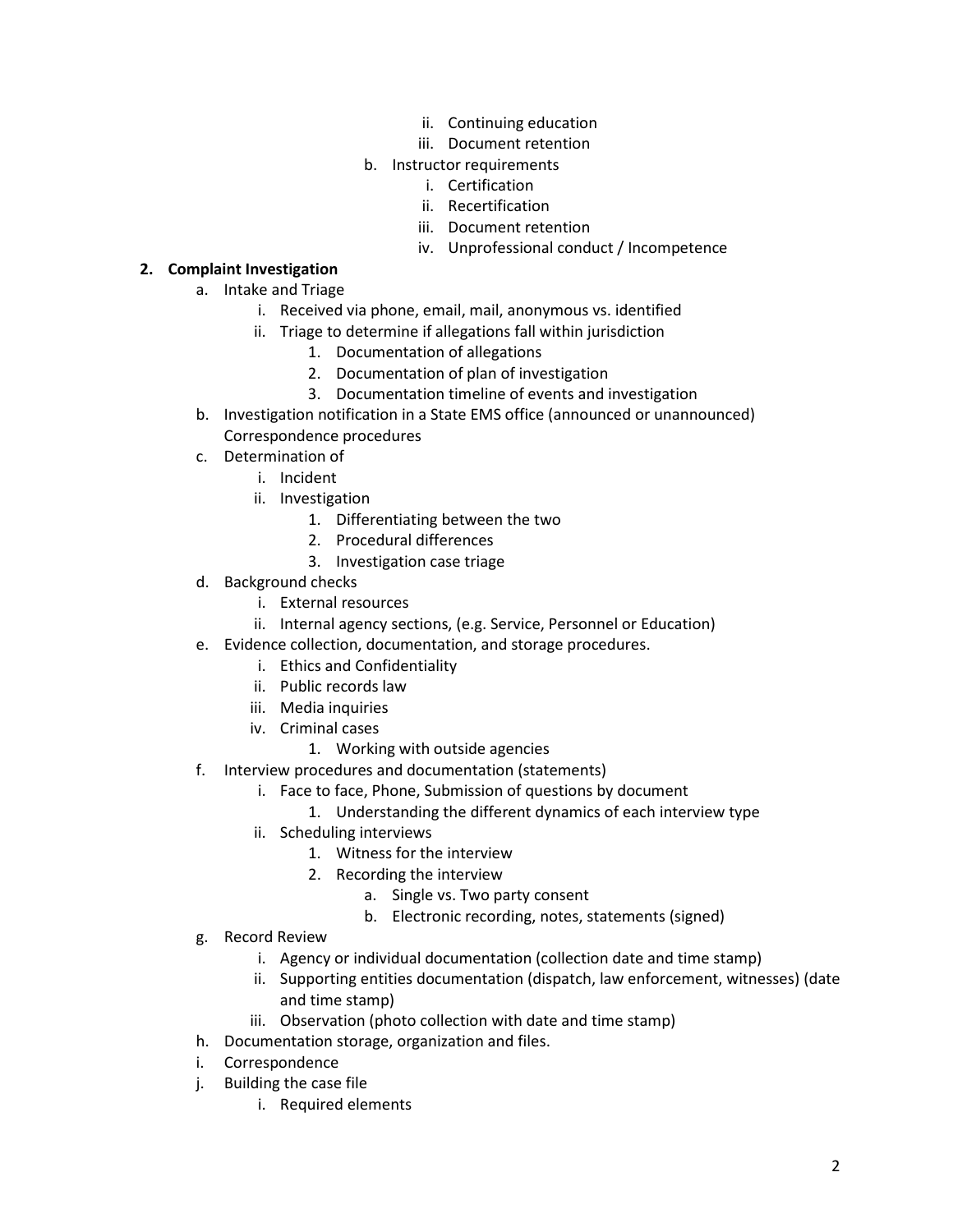- 1. Reporting format
- 2. Editing process
- 3. Clinical review
- k. Legal requirements
	- i. Finding of fact
	- ii. Preponderance of evidence
	- iii. Beyond a reasonable doubt
	- iv. Subpoenaing records/ evidence
- l. Legal counsel
	- i. Emergency Order of Suspension
	- ii. Legal agreements
		- 1. Time requirements
		- 2. Effective dates
	- iii. Administrative hearings
	- iv. Request for counsel
	- v. Appeal process
- m. Disciplinary committees
	- i. Responsibilities
	- ii. Process

## **3. Notification of Respondent, Principle parties or Authorized parties of service**

- a. Written notification process
- b. Legal Orders/ Appeals process
- c. Written orders of requirements/ Appeals process
- d. Consistency in disciplinary actions

## **4. Closing of a case**

- a. Reporting requirements
	- i. National Practitioner Data Base
	- ii. REPLICA database
	- iii. NREMT
	- iv. Public dissemination of case disposition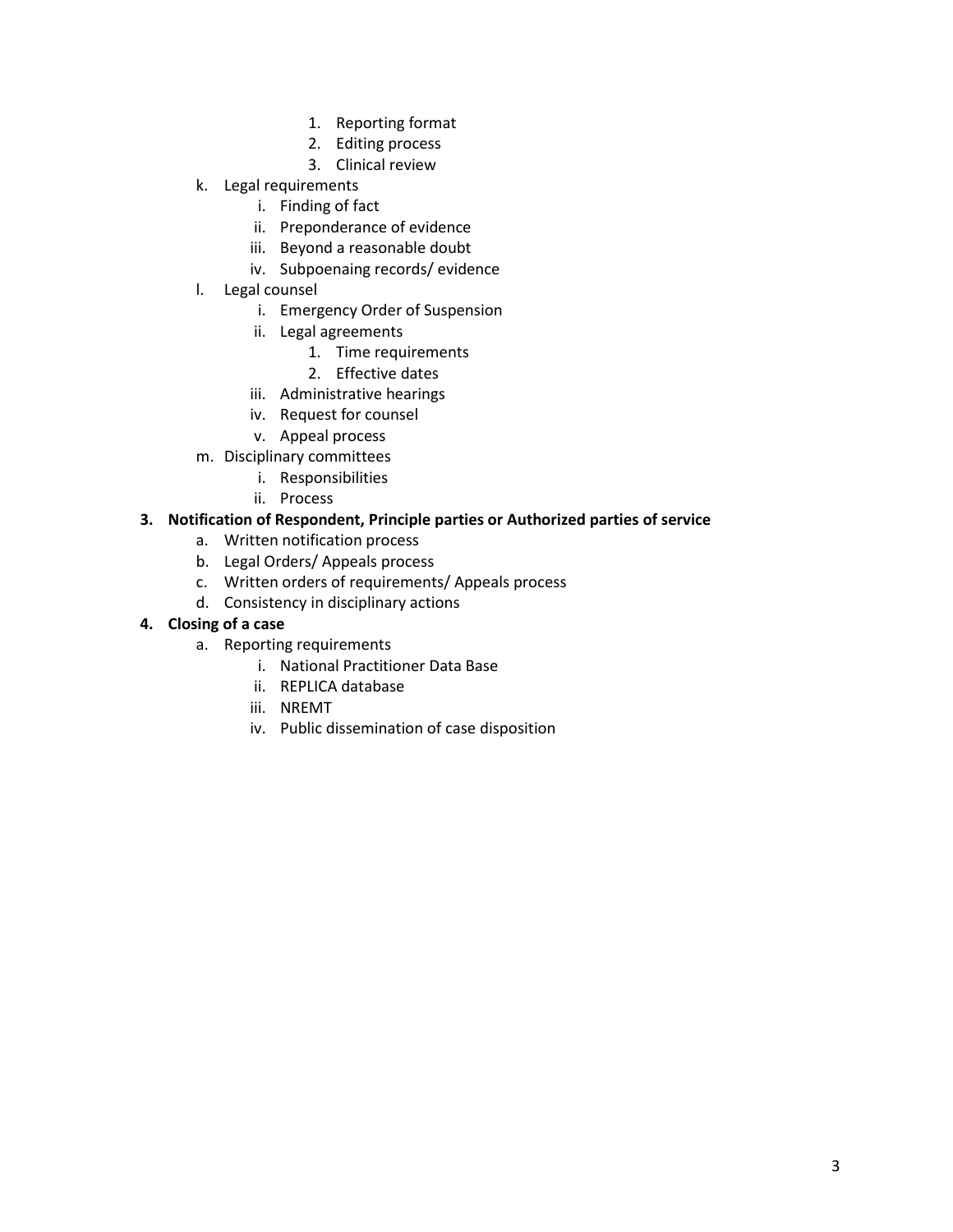# **Part Two: Investigation Training Resources**

- Council for Licensing Enforcement and Regulation (CLEAR)
- National Certified Investigator and Inspector Training (NCIT)
- John E. Reid and Associates, Inc.
- Administrative Law Training by State Attorney General
- State Bureau of Investigations
- Partnerships with local LEO/Detective Division/State Police
- Community College Courses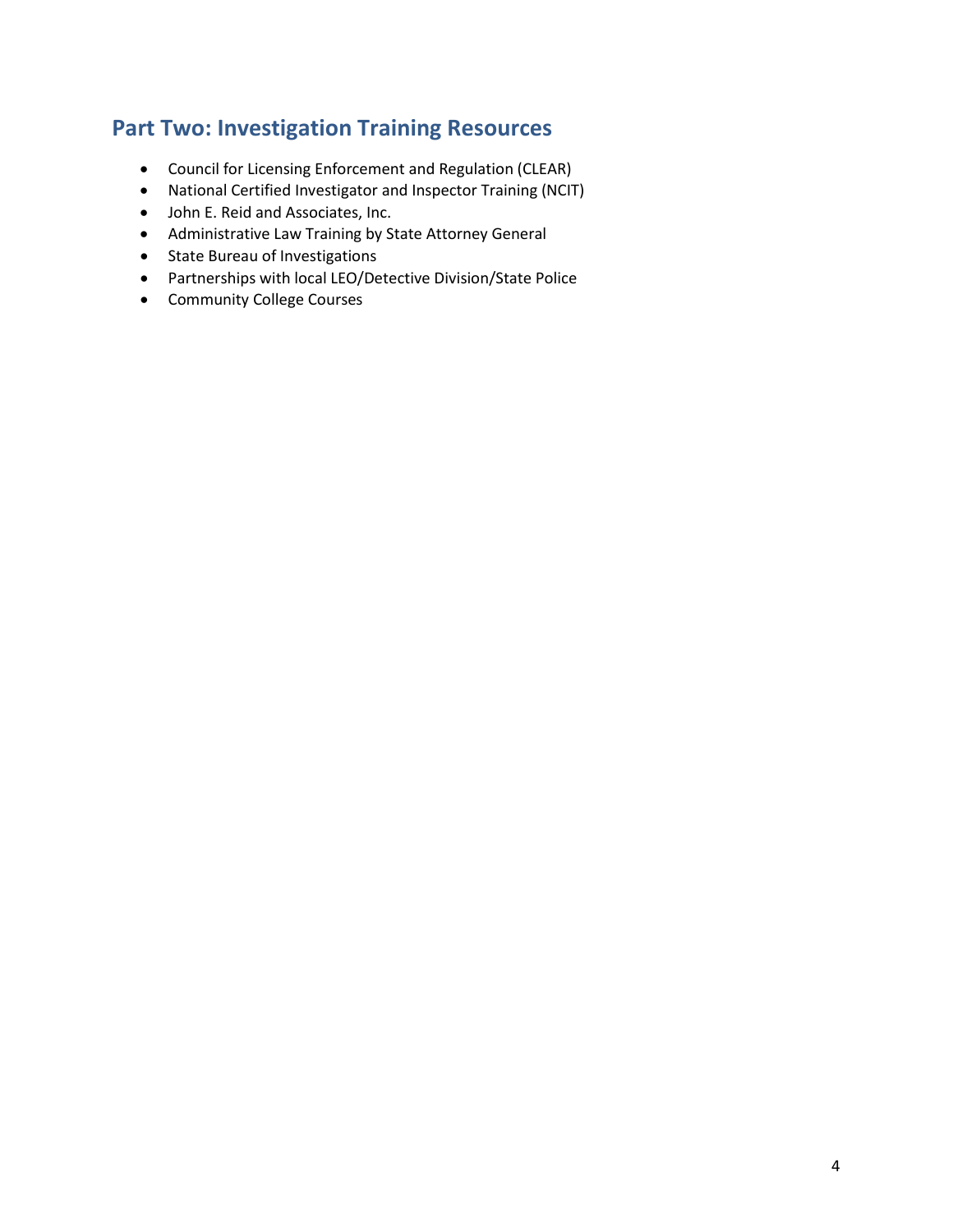# **Council for Licensing Enforcement and Regulation (CLEAR)**

National Certified Investigator and Inspector Training (NCIT)

### • **Basic Program**

3 day course offered in different locations throughout the United States and Canada. Day One – Intro and Welcome, Professional Conduct, Principles of Administrative Law and the Regulatory Process, Investigative Process, and Investigator Safety. Day Two - Principles of Evidence, Evidence Collection, Tagging and Storage, and Interviewing Techniques. Day Three – Overview of Inspections & Inspection Procedures, Report Writing, Testifying in

Administrative & Criminal Proceedings, Question and Answer Session, and Examination. Fees: CLEAR Member \$385.00, Non-Member - \$480.00 per course.

### • **Specialized Program** offers in-depth training in three subjects.

Day One - Advanced Interviewing - Cognitive Memory Recall Interview Technique, Behavioral Analysis Interview Technique, Question and Answer/Review, Examination.

Day Two - Advanced Investigative Analysis - Scene/Location Analysis, Written Statement Analysis, Question and Answer/Review, Examination.

Day Three - Investigative Report Development - Collecting, Organizing and Reporting, Developing Report Formats, Obtaining Written Statements, Question and Answer/Review, Examination.

**Course Prerequisite:** Please note, that in order to take the NCIT—Specialized, you must have successfully completed the NCIT—Basic by passing the exam with a score of 70% or better. Fees: CLEAR Members \$455.00, Non-Member \$570.00 per course.

## **Contact information:**

CLEAR 108 Wind Haven Dr., Ste. A Nicholasville, KY 40356 (859) 269-1289 Fax: (859) 231-1943 <https://www.clearhq.org/NCIT>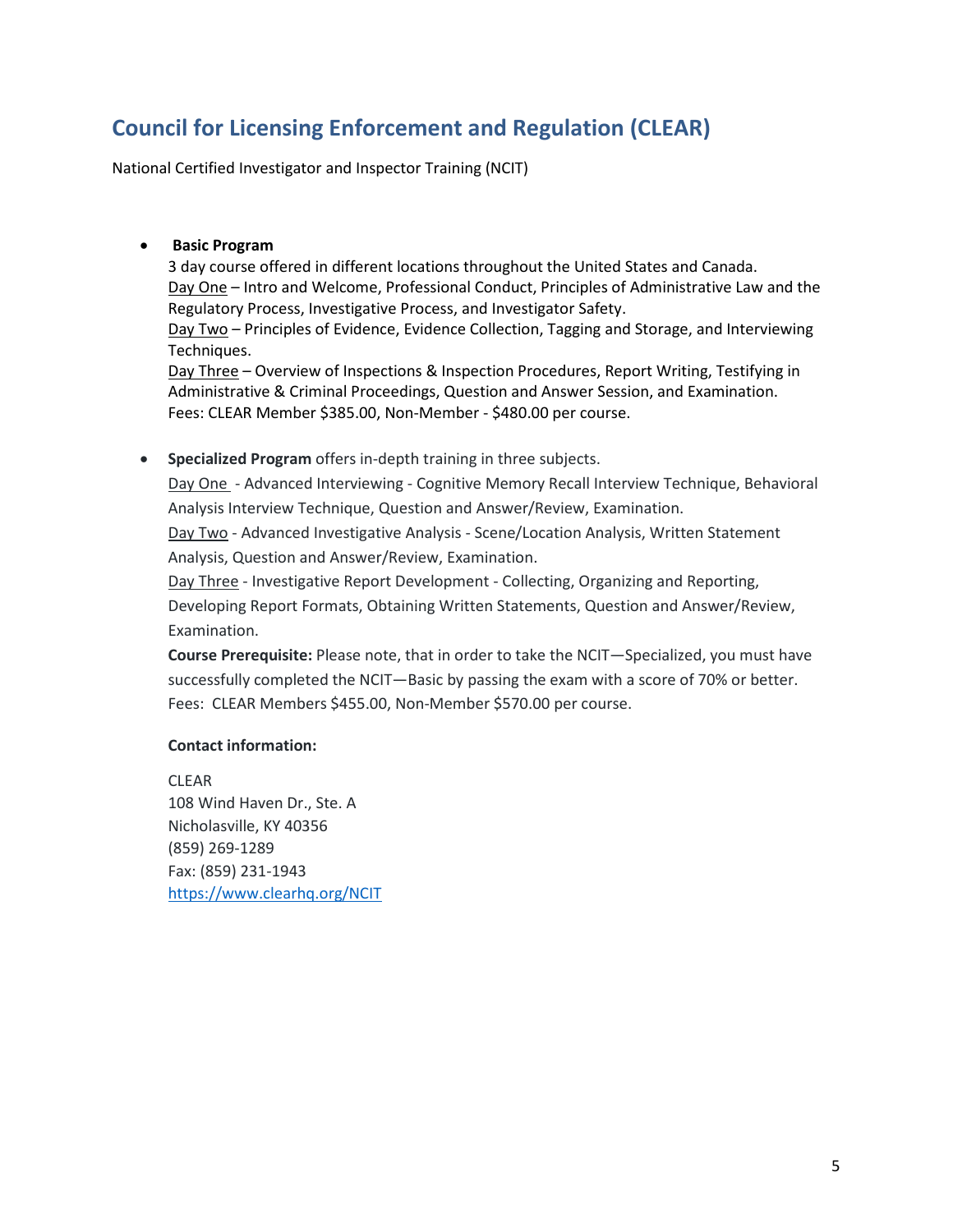# **John E. Reid and Associates, Inc.**

#### • **The Reed Technique for Interviewing and Interrogation**

4-day course in different locations around the United States is a comprehensive program on the Reid Technique.

Topics include: Interview and Interrogation Preparation, Distinction Between an Interview and Interrogation, Proper Room Environment, Factors Affecting the Subject's Behavior, Behavior Symptom Analysis, Behavior Analysis Interview, The Interrogation, and The Reid Nine Steps of Interrogation.

\*This single 4-day program is a comprehensive program on the Reid Technique. However, an integration of all of the material from the standard three day program and the one day advanced program has been made into a single presentation using the new 202 page outline book for a complete presentation of the Reid Technique in a single seminar. Fees: 1 person \$795.00; 2-4 people \$695.00 per person.

If you are interested in hosting this four-day training program for your organization or association, please contact Julie Rock / 855-479-3959 / *[jrock@reid.com](mailto:jrock@reid.com)*.

#### **Contact Information:**

John E. Reid and Associates, Inc. 209 W Jackson Blvd., Suite 400 Chicago, IL 60606

Phone: 800-255-5747 (Outside Chicago Area) 312-583-0700 Fax: 312-583-0701 E-Mail: **[info@reid.com](mailto:info@reid.com)**

<https://www.reid.com/>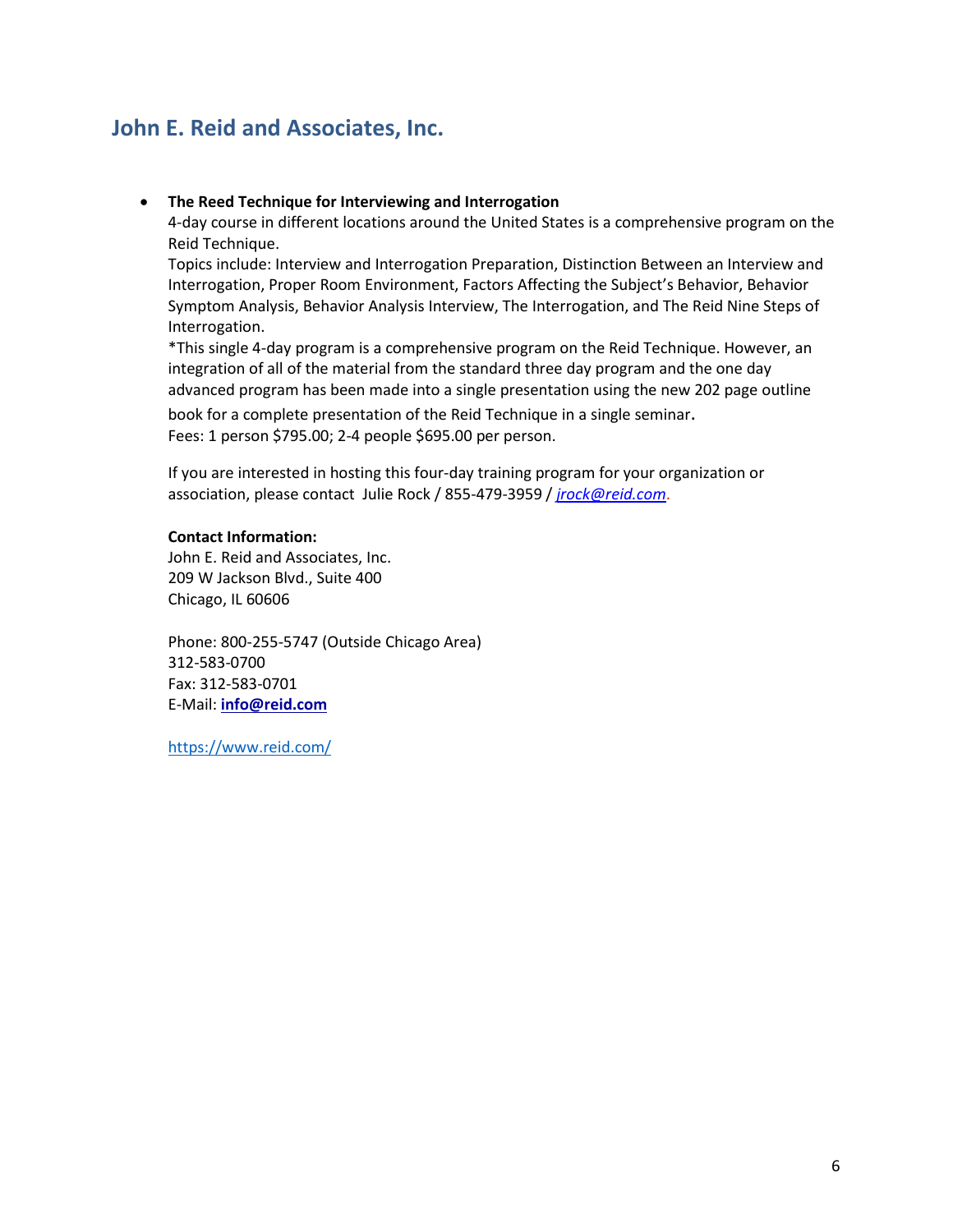# **SACRAMENTO REGIONAL PUBLIC SAFETY TRAINING CENTER**

AMERICAN RIVER COLLEGE – LOS RIOS COMMUNITY

## • **INTERVIEW AND INTERROGATION TECHNIQUES**

**Course Description -** Interview and Interrogation Techniques is a 40-hour course designed to teach law enforcement officers the legal and behavioral techniques of interview and interrogation. Topics include: court preparation, polygraphs, predictable behavior and the Ten Step Plan. Fees: \$133.00 per person

## • **REGULATORY INVESTIGATIVE TECHNIQUES**

**COURSE DESCRIPTION:** Regulatory Investigative Techniques is a 40-hour course designed for the law enforcement officer assigned to an investigative role within a state agency. The course focuses on techniques that enhance the investigator's ability to prepare a criminal or administrative case for prosecution in a criminal or administrative hearing. Topics include: roles and responsibilities, interview techniques, search warrants and report writing. Fees: \$139.00 per person

### **Contact Information:**

AMERICAN RIVER COLLEGE – LOS RIOS COMMUNITY COLLEGE DISTRICT 5146 Arnold Ave., McClellan, CA 95652 916-570-5000 (phone) 916-570-5023 (fax) s rcjtc@arc.losrios.edu (e-mail) <http://www.arc.losrios.edu/safety>